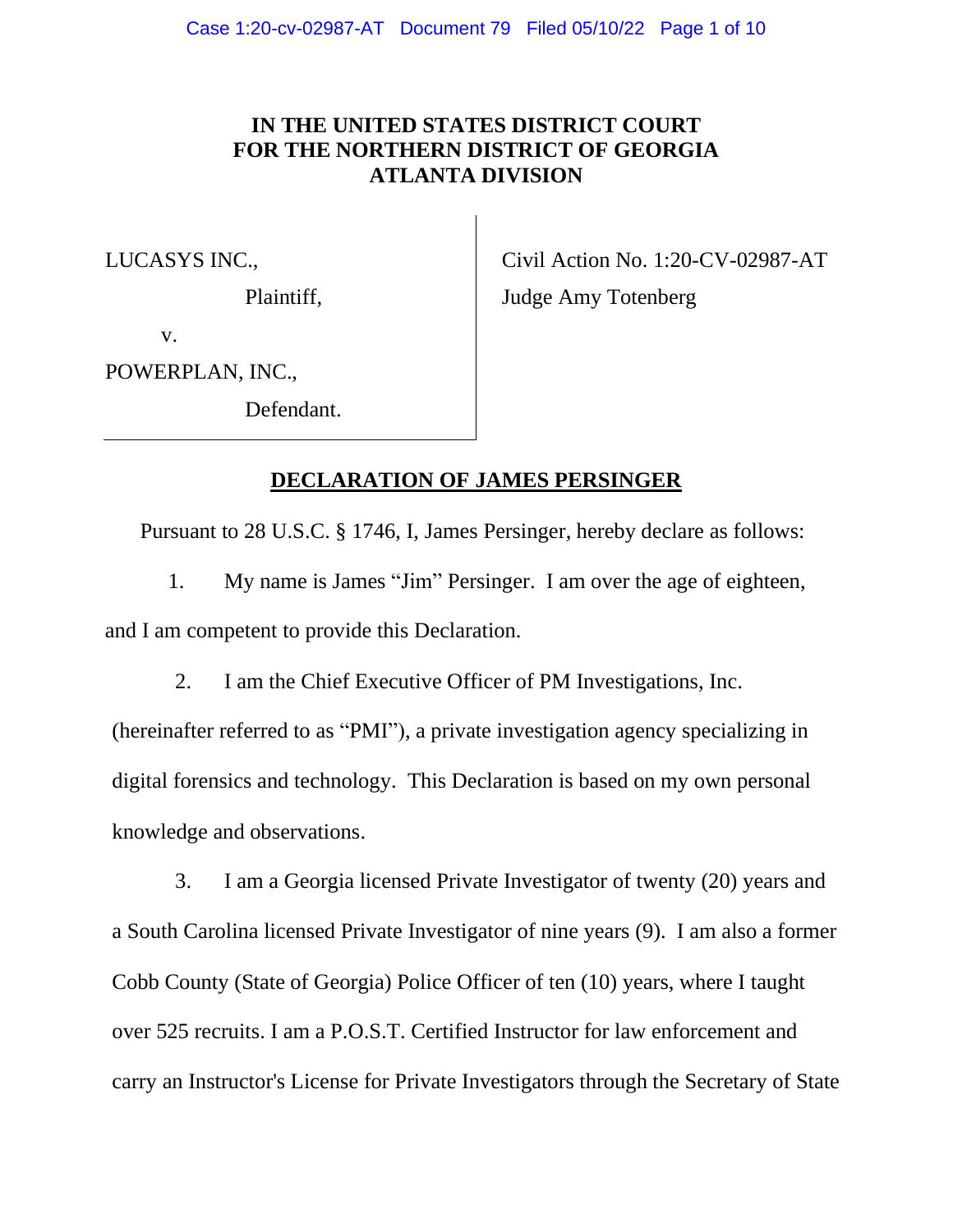#### Case 1:20-cv-02987-AT Document 79 Filed 05/10/22 Page 2 of 10

of Georgia. I have taught at three Georgia colleges, including Clayton State College, American InterContinental University and Gwinnett Technical College. I was a Board Member of the Technology Advisory Board for American InterContinental University of Dunwoody for seven (7) years. I have been in the technology industry for over thirty (30) years. Attached as Exhibit "A" is a summary of my relevant experience (reference Bates stamped document Persinger-Summary of My Relevant Experience-000001).

4. I was retained by legal counsel on behalf of the Plaintiff, Lucasys, Inc. to locate and preserve publicly available information regarding software manufactured and serviced by the Defendant in this Civil Action, PowerPlan, Inc. (Hereinafter referred to as "PowerPlan"). My hourly rate is \$325 per hour.

5. My primary objective was to document and preserve information that could be located through ordinary or "layman" searches of the Internet, including YouTube and public source code repositories and applications freely available to download and install on smartphones.

6. It is my understanding that PowerPlan has asserted that Lucasys misappropriated certain alleged "trade secrets." Plaintiff's legal counsel discussed with me PowerPlan's Interrogatory responses regarding the categories of its alleged trade secrets. I was also advised by Plaintiff and Plaintiff's legal counsel

- 2 -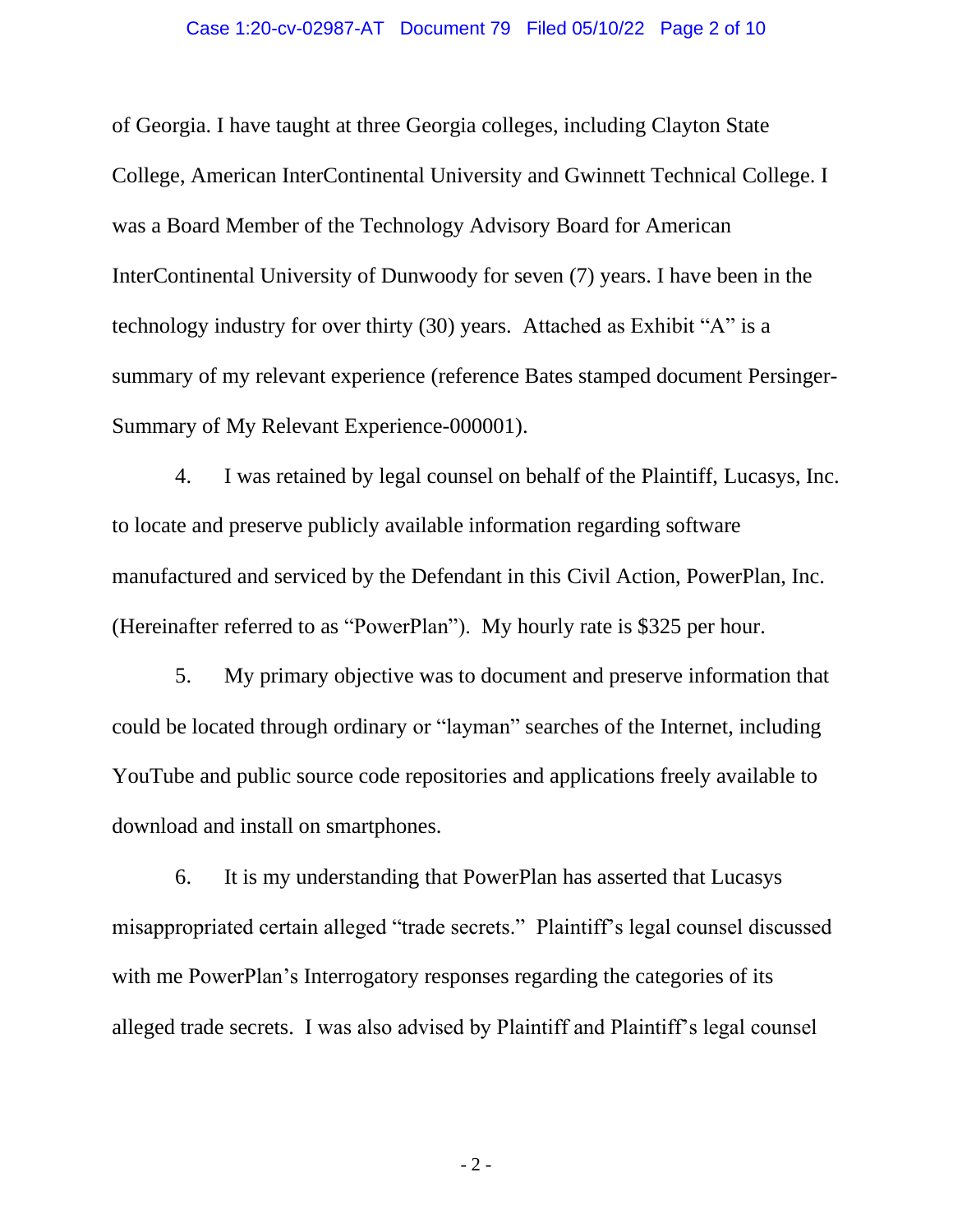#### Case 1:20-cv-02987-AT Document 79 Filed 05/10/22 Page 3 of 10

of publicly available sources on the Internet that contained information about PowerPlan and its software.

7. Attached to this Declaration as exhibits (the "Exhibits"), as described in more detail herein, are documents, videos, source code files and folders, screenshots, and other files that I preserved during my services on behalf of the Plaintiff.

8. I did not use any special technical expertise to locate or download any of the Exhibits.

9. I did not circumvent any encryption or other security measures, apply any process to circumvent any password, or apply any custom scripting to locate, download or preserve any of the Exhibits.

10. I obtained most of the Exhibits from PowerPlan's website, which is freely accessible via the Internet, and PowerPlan's smartphone application, which is freely available for download from the Google Play Store and the Apple App Store.

11. Some of the Exhibits I downloaded are videos from PowerPlan's YouTube channel, which were freely accessible from the Internet or from a smartphone app. YouTube is a website that allows users to upload video content for viewing by other users.

- 3 -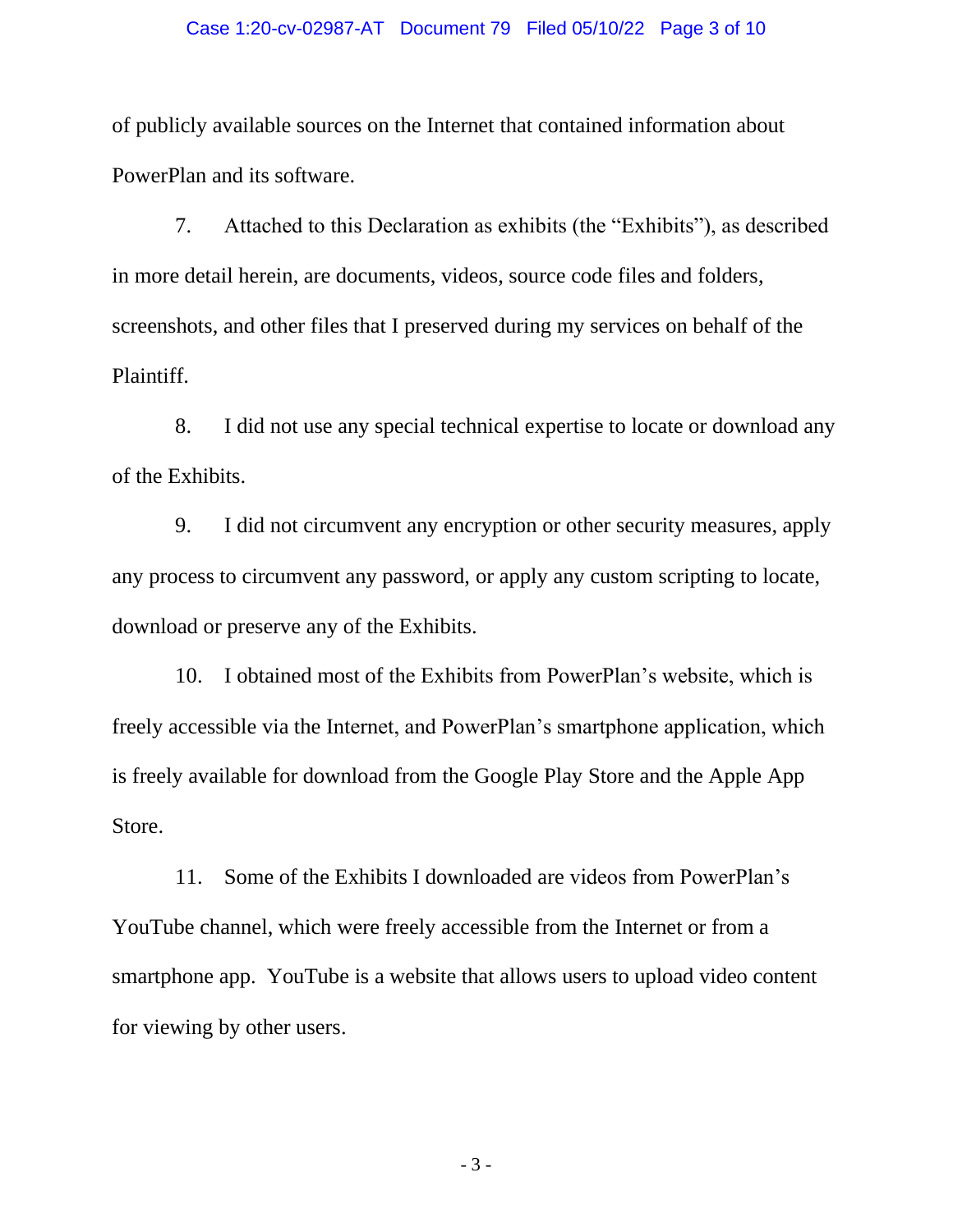#### Case 1:20-cv-02987-AT Document 79 Filed 05/10/22 Page 4 of 10

12. I obtained some of the Exhibits from GitHub and Bitbucket, two separate and independent software code repository services that are available to the public for use. Anyone can obtain a free GitHub or Bitbucket account and can access any code repository that has been designated as a "public" repository. Software code repositories generally contain software source code, but other types of files can be uploaded to them. All of the Exhibits obtained were from "public" accounts separately identified and located on GitHub and Bitbucket.

13. All the Exhibits were publicly available to anyone with an Internet connected computer or smartphone.

14. I was not required to sign any agreements, including any licensing or non-disclosure agreements, prior to accessing and downloading any of the Exhibits.

15. I preserved copies of the Exhibits using standard techniques that did not require sophisticated technical expertise or specialized software.

16. Any user on the Internet could have identified and downloaded the Exhibits by using Google, Bing, or a comparable search engine and using simple search terms such as "PowerPlan tax presentations" and following the links in the first few pages of the search results.

17. I created screenshots (the "Screenshots") to document the process for some of the searches conducted. A screenshot is similar to taking a photograph of

- 4 -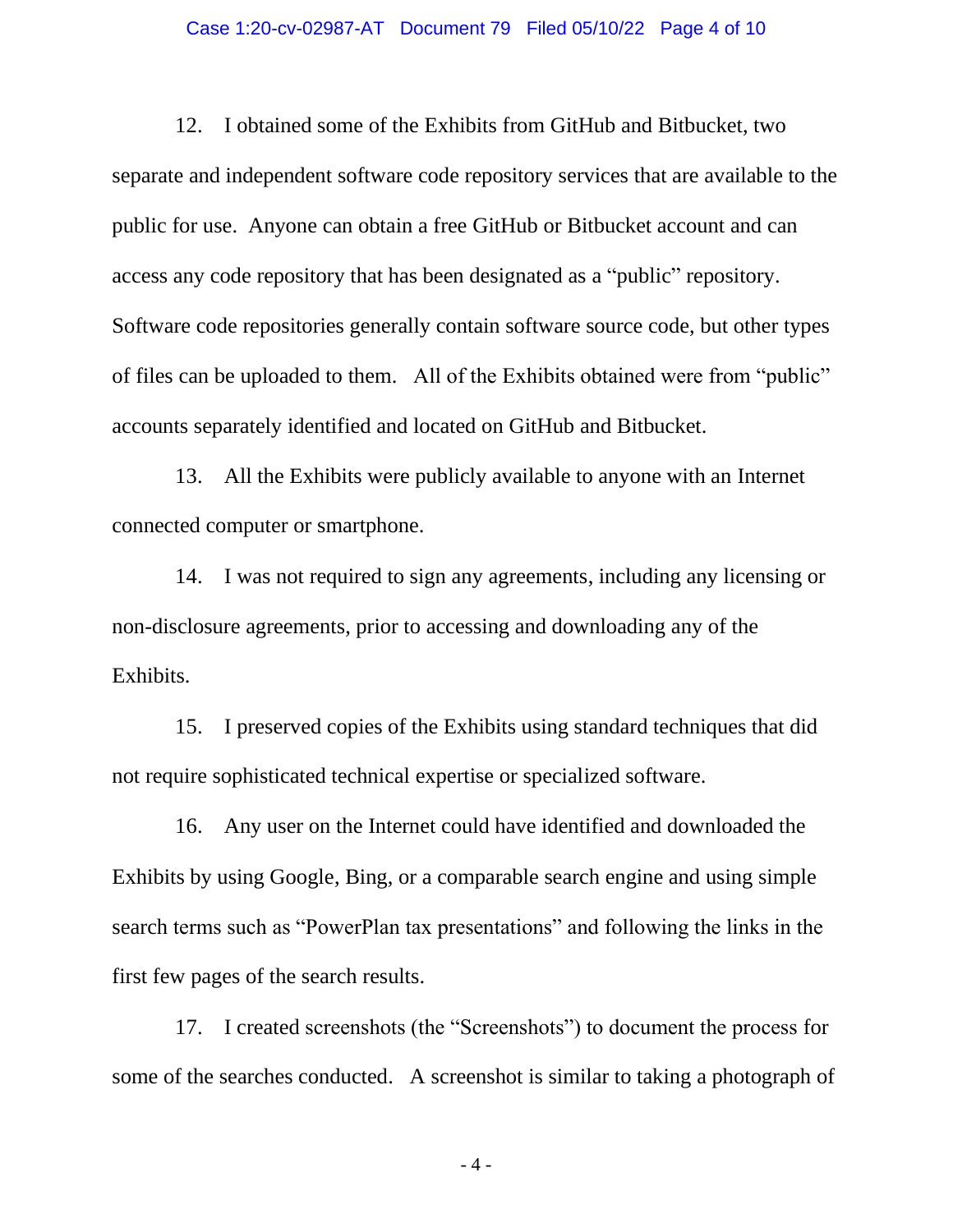### Case 1:20-cv-02987-AT Document 79 Filed 05/10/22 Page 5 of 10

what appears on a computer screen or smartphone screen at a given time. The Screenshots are fair and accurate representations of what I observed when preserving the Exhibits.

18. I located and downloaded one hundred seventy-eight (178) PDF files from PowerPlan's Website that I identified through web searches. Attached as Exhibit B is a screenshot of one such search that I ran using Google's search engine, which lead me to multiple links associated with PowerPlan's software (reference Bates stamped document Persinger-Website000001).

19. Exhibit B also contains true and correct copies of the PDF files that I downloaded from PowerPlan's website (reference Bates stamped documents Persinger-Website000002 – Persinger-Website002891).

20. Using BlueStacks, a software application commonly used to emulate a cellphone (which is in use by an estimated  $85$  million users worldwide<sup>1</sup>), I searched for "PowerPlan" in the Google Play Store.

21. The first result was an app titled "PowerPlan" (the "PowerPlan App"). I created a screenshot of the PowerPlan App result, which is attached to this Declaration as Exhibit C (reference Bates stamped document Persinger-App002893).

<sup>1</sup> Source https://www.chartattack.com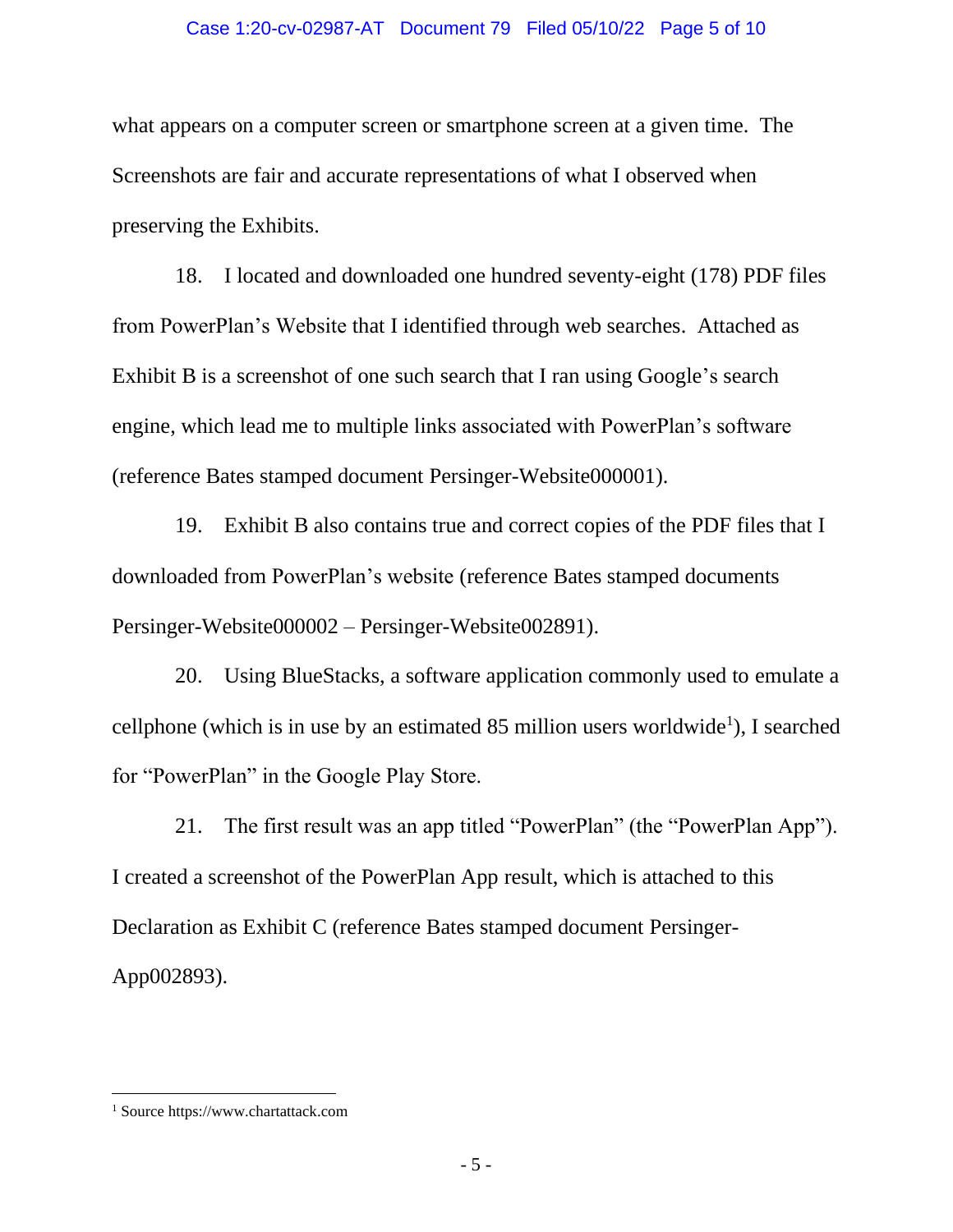#### Case 1:20-cv-02987-AT Document 79 Filed 05/10/22 Page 6 of 10

22. The PowerPlan App was free to download and install. As I continued using BlueStacks, I opened the PowerPlan App but was not required to enter any username or password.

23. The PowerPlan App allows users to navigate to "events." At the time I used the PowerPlan App, the "Past" tab showed three (3) events and the "Current and Upcoming" tab showed zero (0) events. A screenshot of the "Past" events tab is included in Exhibit C, which documents the three (3) events displayed: "Elevate 2020," "Elevate 2019," and "Planet 2017" (reference Bates stamped document Persinger-App002892).

24. The Elevate 2020 event page could not be accessed without logging in to the PowerPlan App; therefore, I was unable (nor did I attempt) to access any content for that specific event.

25. The Elevate 2019 event page could be accessed simply by clicking "Open" next to the event's name. Doing so brought the user to a "home page" for this event that had a menu of different options. A screenshot of the home page for the Elevate 2019 event is included in Exhibit C (reference Bates stamped document Persinger-App002900).

26. Next, I clicked on "Agenda", which brought me to a page with the agenda for each day of the event. The agenda page contains the names and times of various presentations that would take place throughout the day.

- 6 -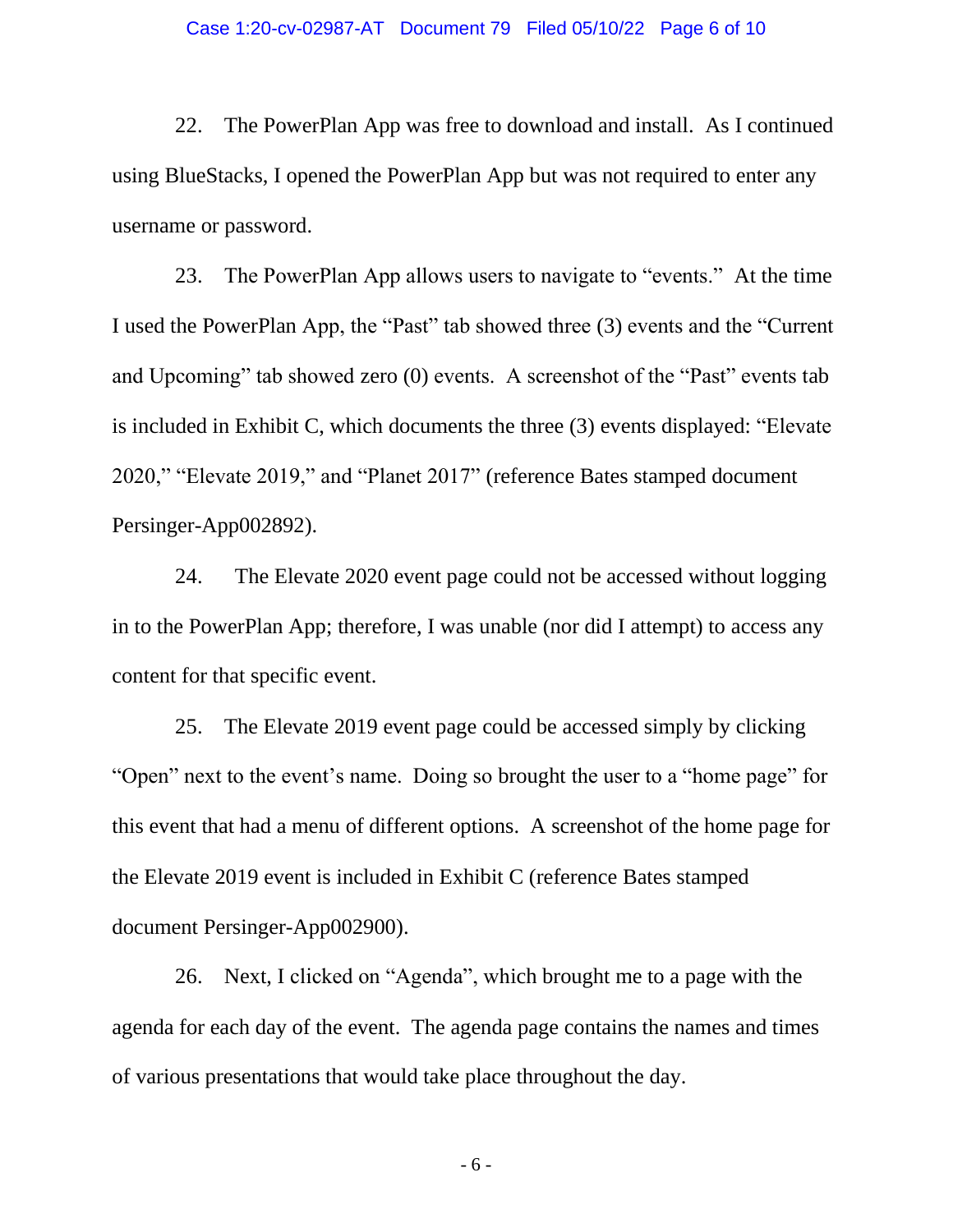#### Case 1:20-cv-02987-AT Document 79 Filed 05/10/22 Page 7 of 10

27. Clicking the name of a presentation brings up information about the presentation, including a description of the topic, the speakers, photos (if any), and at the bottom any "documents" to be used in the presentation. Screenshots of the presentation page for the "ASU 2017-07 Pension Non-service costs, a reporting approach: OneGas Case Study" presentation is included in Exhibit C (reference Bates stamped document Persinger-App002905).

28. At the bottom of the event page shown in Exhibit C was a link to a PDF file. Clicking the link would open the PDF File. A screenshot of the first page of the file is included in Exhibit C (reference Bates stamped document Persinger-App002908). Using the download option at the bottom of the page on the PowerPlan App, I freely downloaded each PDF.

29. After downloading the files from the Elevate 2019 event, I returned to the menu and selected the "Planet 2017" event. A screenshot showing the menu from the Planet 2017 event is included in Exhibit C (reference Bates stamped document Persinger-App002894). From the event menu, I selected the "My Schedule" option and then selected the "All Sessions" tab. A screenshot of the All-Sessions tab for Monday, November 13, 2017, is included in Exhibit C (reference Bates stamped documents Persinger-App005668 - Persinger-App005675).

30. The presentations under each day of the All-Sessions tab have the same structure as the items under each day of the "Agenda" tab from the Elevate

- 7 -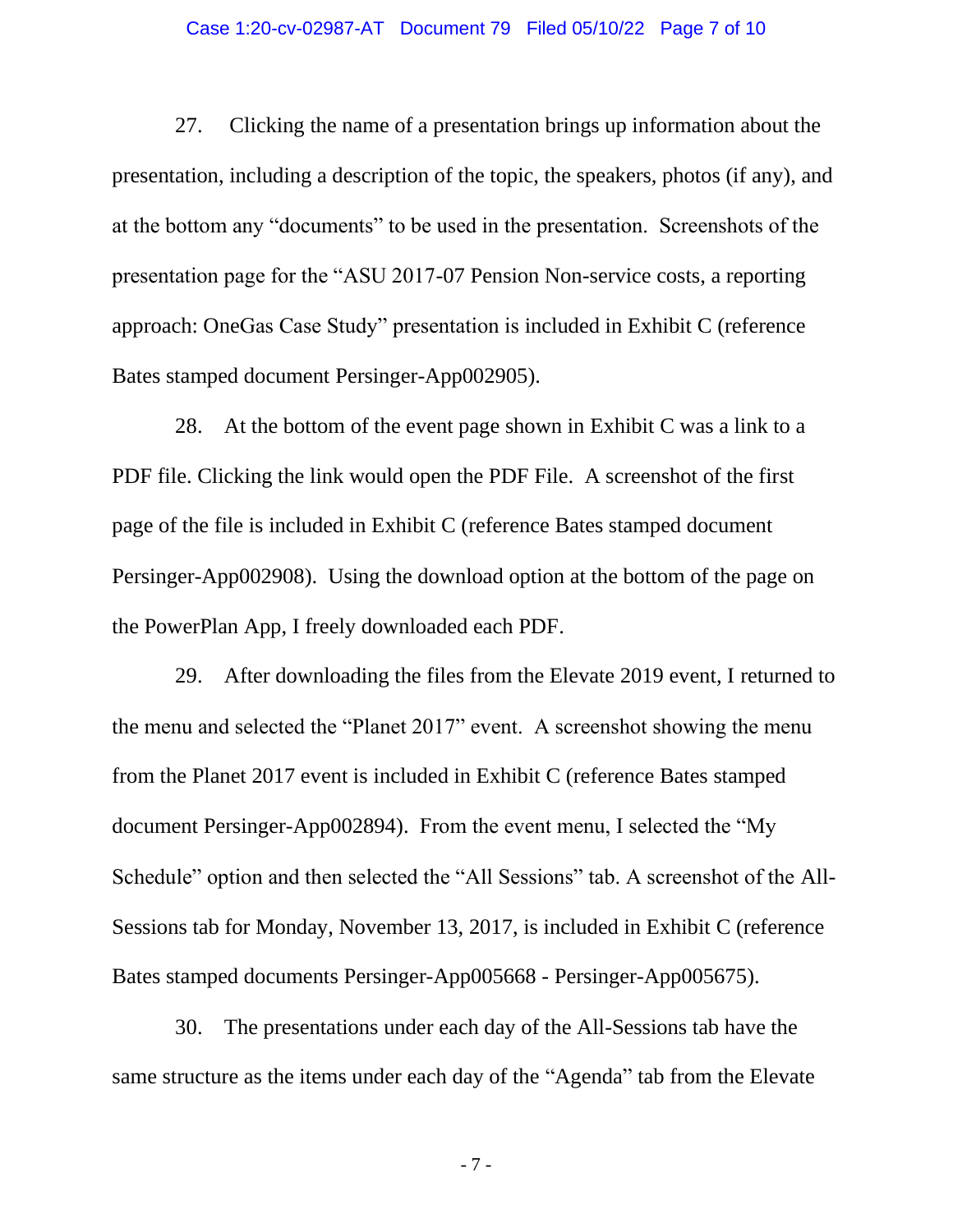2019 event. A Screenshot of the presentation page for the "AMP Community Orientation" presentation is included in Exhibit C (reference Bates stamped document Persinger-App005682).

31. I went through each presentation from the Planet 2017 event and downloaded the PDF files for each presentation for which they were available. Exhibit C contains the PDF files from the Planet 2017 event and Elevate 2019 event (reference Bates stamped documents Persinger-App003529 – Persinger-App008871).

32. During this portion of my services, I located and downloaded one hundred fifty-eight (158) PDF files from PowerPlan's smartphone app. Some of the PDFs I collected from the PowerPlan App appear to be identical to files I downloaded from the PowerPlan website, meaning that the information is publicly available from more than one source.

33. In addition, I accessed YouTube's homepage at www.youtube.com. I typed "PowerPlan" in the search bar at the top of the page. The first search result is a link to the PowerPlan Inc. YouTube channel. From the home page of the first channel, I selected the "Videos" tab and downloaded each individual video, which are provided in greater detail in Exhibit D attached to this Declaration (reference Bates stamped documents Persinger-YouTube008872 – Persinger-YouTube009087).

- 8 -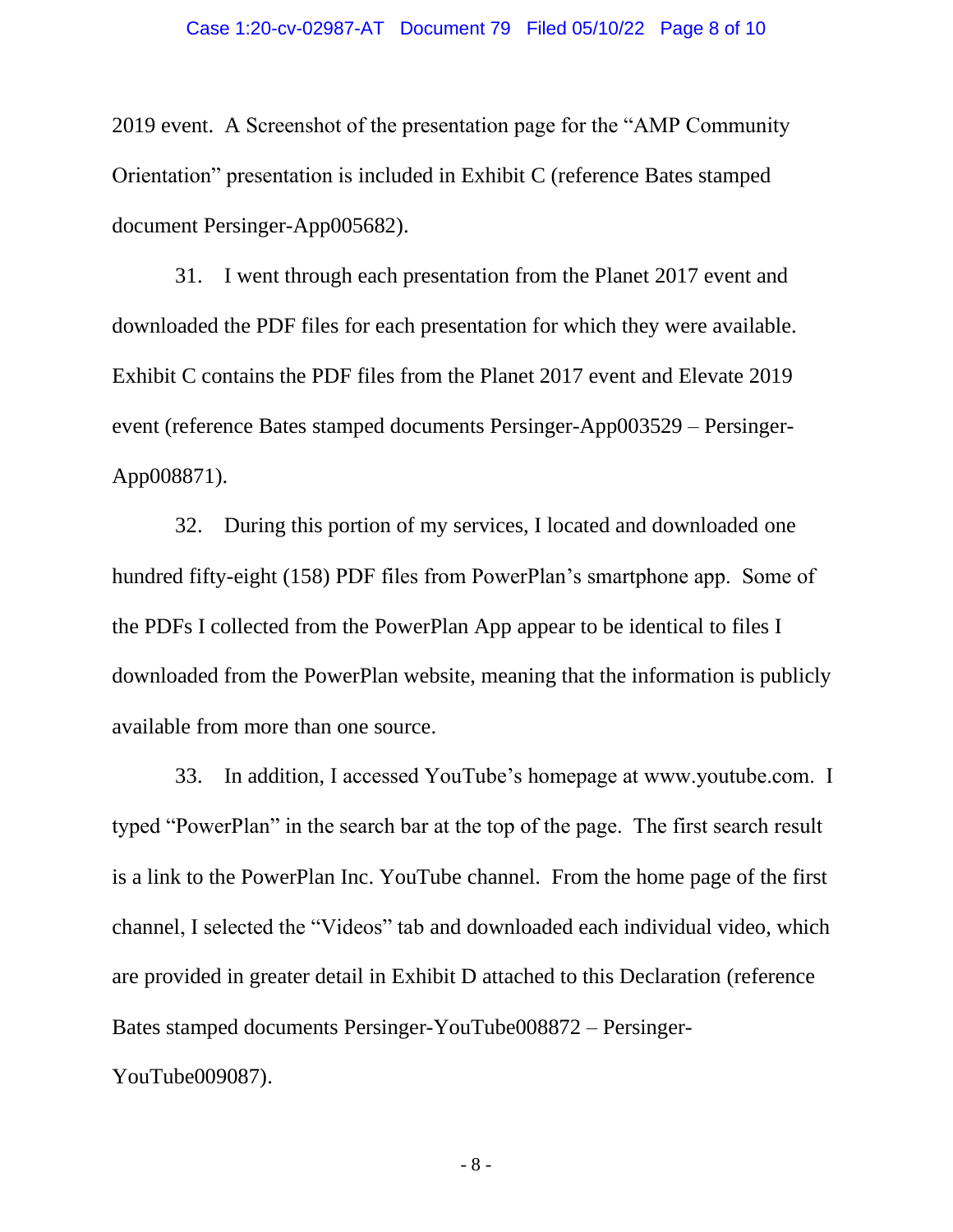#### Case 1:20-cv-02987-AT Document 79 Filed 05/10/22 Page 9 of 10

34. I preserved a total of thirty-eight (38) videos from the PowerPlan, Inc. YouTube channel, which are included in Exhibit D, as well as screen captures of non-selective frames related to each video (reference Bates stamped documents Persinger-YouTube008872 – Persinger-YouTube009087).

35. Prior to my work on this case, I had an account on GitHub, which is an Internet service that software developers use for sharing source code with other developers. GitHub can be used for both public and private collaboration.

36. Like many web services, GitHub has a feature for searching repositories. I typed "powerplan" into the GitHub search bar and located six (6) public repositories potentially relevant to this Civil Action, as previously described to me by the Plaintiff and Plaintiff's legal counsel. A screen capture of one return is attached as part of Exhibit E (reference Bates stamped document Persinger-Github009088).

37. Also attached as Exhibit E are copies of the folders and respective files contained in these repositories (reference Bates stamped documents Persinger-Github009088 – Persinger-Github011001).

38. I located the public Bitbucket repository named "PowerPlanBuildspowerplan-snaplogic" to which I was directed by Plaintiff's personnel and Plaintiff's legal counsel. I typed "PowerPlan" into the Bitbucket search bar and located one (1) public repository potentially relevant to this Civil Action.

- 9 -